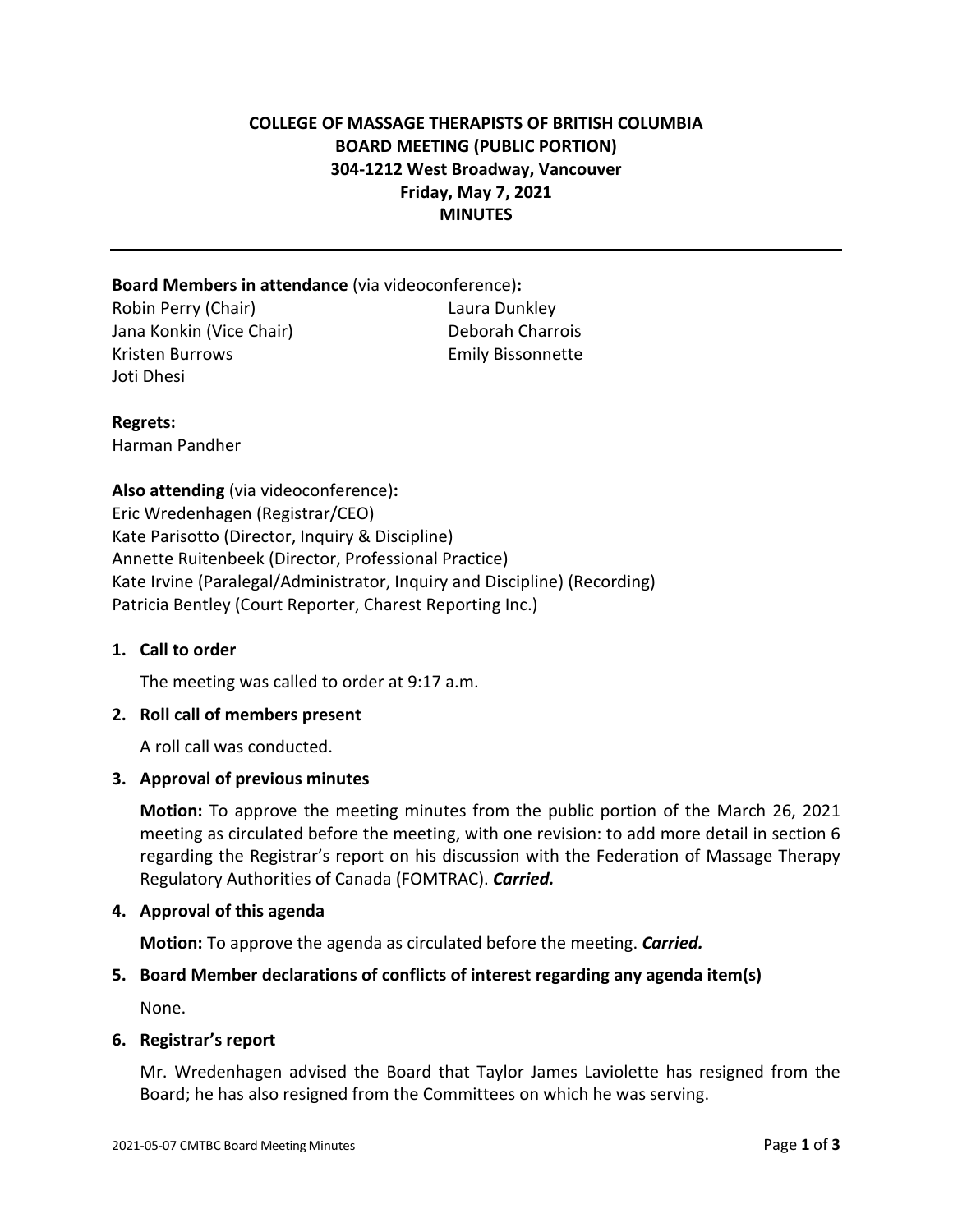## **7. Chair's report**

Mr. Perry gave a brief report in advance of the upcoming election for Board Chair and Vice Chair. He advised that he has enjoyed serving as the Board Chair and would be standing for election to serve as Chair again.

#### **8. New business**

### **8.1 Election of Board Chair and Vice Chair**

As the one-year terms of the Board Chair and Vice Chair had ended, pursuant to sections 10 and 11 of the Bylaws, there was a call for nominations for these positions. Robin Perry was nominated to serve another term as Chair. Jana Konkin was nominated to serve another term as Vice Chair. There were no additional nominations put forward. Accordingly, Mr. Perry and Ms. Konkin were acclaimed as Chair and Vice Chair, respectively, for another one-year term.

### **8.2 Update on Strategic Plan**

Mr. Wredenhagen provided an update on CMTBC's progress with respect to the strategic priorities set out in CMTBC's Strategic Plan for 2020 to 2022. Mr. Wredenhagen advised that he anticipated that planning for the next strategic plan would start early next year (2022).

Mr. Wredenhagen noted that a revised Code of Ethics and a new practice standard took effect on January 15, 2021. He advised that feedback on the new CMTBC online course on the Code of Ethics and practice environment standard has been positive.

Mr. Wredenhagen provided an update on new staff positions, including the Practice Advisor role, and provided some numbers relating to how many registrants have consulted with the Practice Advisor.

With respect to entry-to-practice requirements, Mr. Wredenhagen reported on the three examination sittings that have taken place since the beginning of the pandemic, and the rigorous arrangements that were made for those sittings.

Mr. Wredenhagen noted that he has begun a discussion with FOMTRAC regarding updating the Inter-Jurisdictional Competencies and Performance Indicators for Entry to Massage Therapy document, as he had advised the Board at the last Board meeting.

Mr. Wredenhagen also discussed how CMTBC had strengthened communications with registrants during the COVID-19 pandemic.

## **8.3 Presentation by Dr. David Cane on Career Span Competencies**

The Board received a presentation from Dr. David Cane on behalf of the Quality Assurance Committee. The Quality Assurance Committee has committed to developing a Quality Improvement (QI) aspect to registrants' ongoing demonstration of continuing competency, in contrast to the Quality Assurance aspect of the Quality Assurance Program. Quality Assurance is addressed by ongoing development of practice standards with corresponding online courses that provide instruction on implementing the